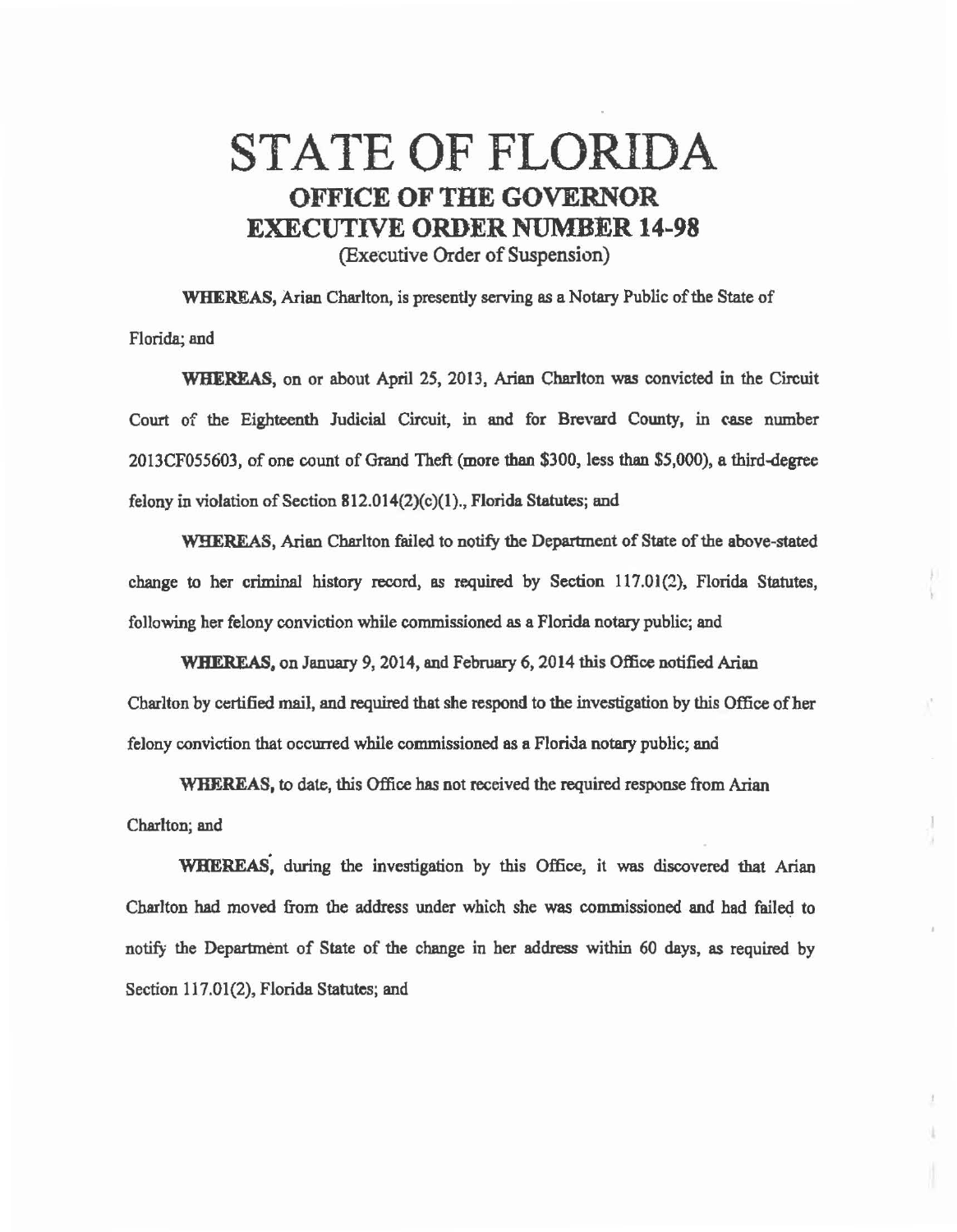WHEREAS. the Governor is authorized by Article IV, Section 7 of the Florida Constitution to suspend from office by executive order an appointed public official for the commission of a felony; and

WHEREAS, it is in the best interests of the citizens of the State of Florida that Arian Charlton be immediately suspended from the public office, which she now holds, upon the grounds set forth in this Executive Order;

NOW, THEREFORE, I, RICK SCOTT, Governor of Florida, pursuant to Article IV, Section 7 of the Florida Constitution and Section 117.01(4), Florida Statutes, find and state as follows:

- A. Arian Charlton is a duly appointed Notary Public of the State of Florida., pursuant to Section 117.01, Florida Statutes.
- B. Arian Charlton is commissioned as a Florida notary public from April 24, 2010, through April 23, 2014.
- C. Arian Charlton was convicted of a felony in Brevard County in 2013, while commissioned as a Florida notary public.
- D. Arian Charlton failed to notify the Department of State of the change to her criminal history record following her felony conviction in Brevard County in 2013, as required by Section 117.01(2), Florida Statutes.
- E. Arian Charlton failed to notify the Department of State within 60 days of her change of address, in violation of Section 117.01(2), Florida Statutes.
- F . Arian Charlton refused to cooperate or respond to an investigation by the Executive Office of the Governor, as required by Section 117.01(4)(c), Florida Statutes.